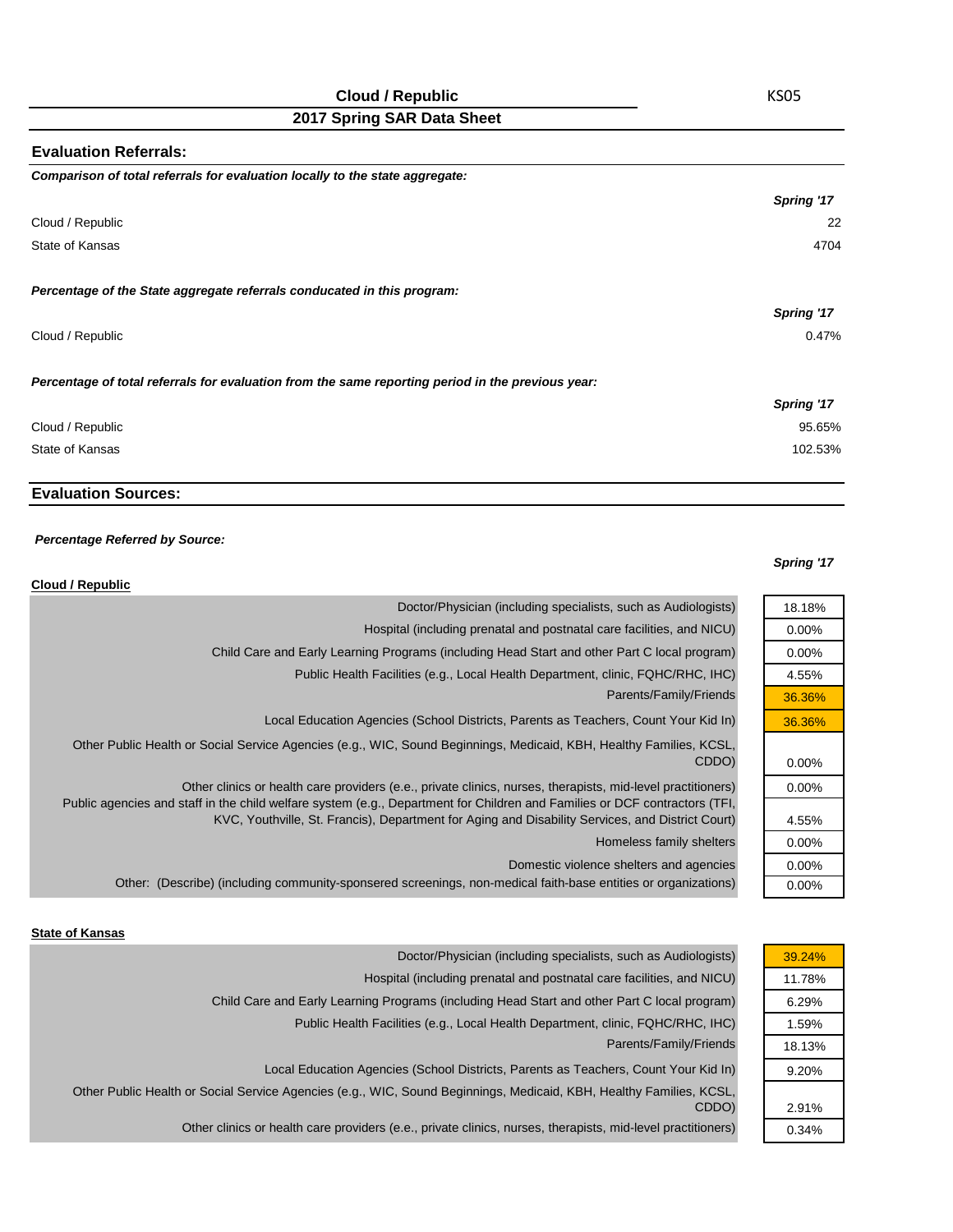| KVC, Youthville, St. Francis), Department for Aging and Disability Services, and District Court)               | 7.99%                         |
|----------------------------------------------------------------------------------------------------------------|-------------------------------|
| Homeless family shelters                                                                                       | 0.02%                         |
| Domestic violence shelters and agencies                                                                        | 0.00%                         |
| Other: (Describe) (including community-sponsered screenings, non-medical faith-base entities or organizations) | 2.49%                         |
| Total referred but not evaluated:                                                                              |                               |
|                                                                                                                | Spring '17                    |
| Cloud / Republic<br>State of Kansas                                                                            | 2<br>1583                     |
| Percentage of referrals that were not evaluated:                                                               |                               |
| Cloud / Republic<br>State of Kansas                                                                            | Spring '17<br>9.09%<br>33.65% |
| Percentage of reasons for not completing evaluations:                                                          |                               |
|                                                                                                                | Spring '17                    |
| Cloud / Republic                                                                                               |                               |
| <b>Family Declined</b>                                                                                         | 0.00%                         |
| Moved                                                                                                          | 0.00%                         |
| <b>Could Not</b><br>Locate Family                                                                              | 0.00%                         |
| In Process                                                                                                     | 100.00%                       |
| Other                                                                                                          | 0.00%                         |
|                                                                                                                |                               |
| State of Kansas                                                                                                |                               |

Family Declined 24.64%

Locate Family 22.17% In Process 29.59% Other 0.00%

Could Not

Moved 3.60%

**Timelines:**

#### *Percentage of referrals not meeting seven-day timeline:*

|                                                               | Spring '17 |
|---------------------------------------------------------------|------------|
| Cloud / Republic                                              | 0.00%      |
| State of Kansas                                               | 0.00%      |
| Percentage of IFSPs not developed within the 45-day timeline: | Spring '17 |
| Cloud / Republic                                              | 0.00%      |
| State of Kansas                                               | 19.17%     |
|                                                               |            |

## **Local Program Proportionate Size Comparison:**

| <b>Six-Month Cumulative Count</b> |            |
|-----------------------------------|------------|
|                                   | Spring '17 |
| Cloud / Republic                  | 45         |
| State of Kansas                   | 7314       |